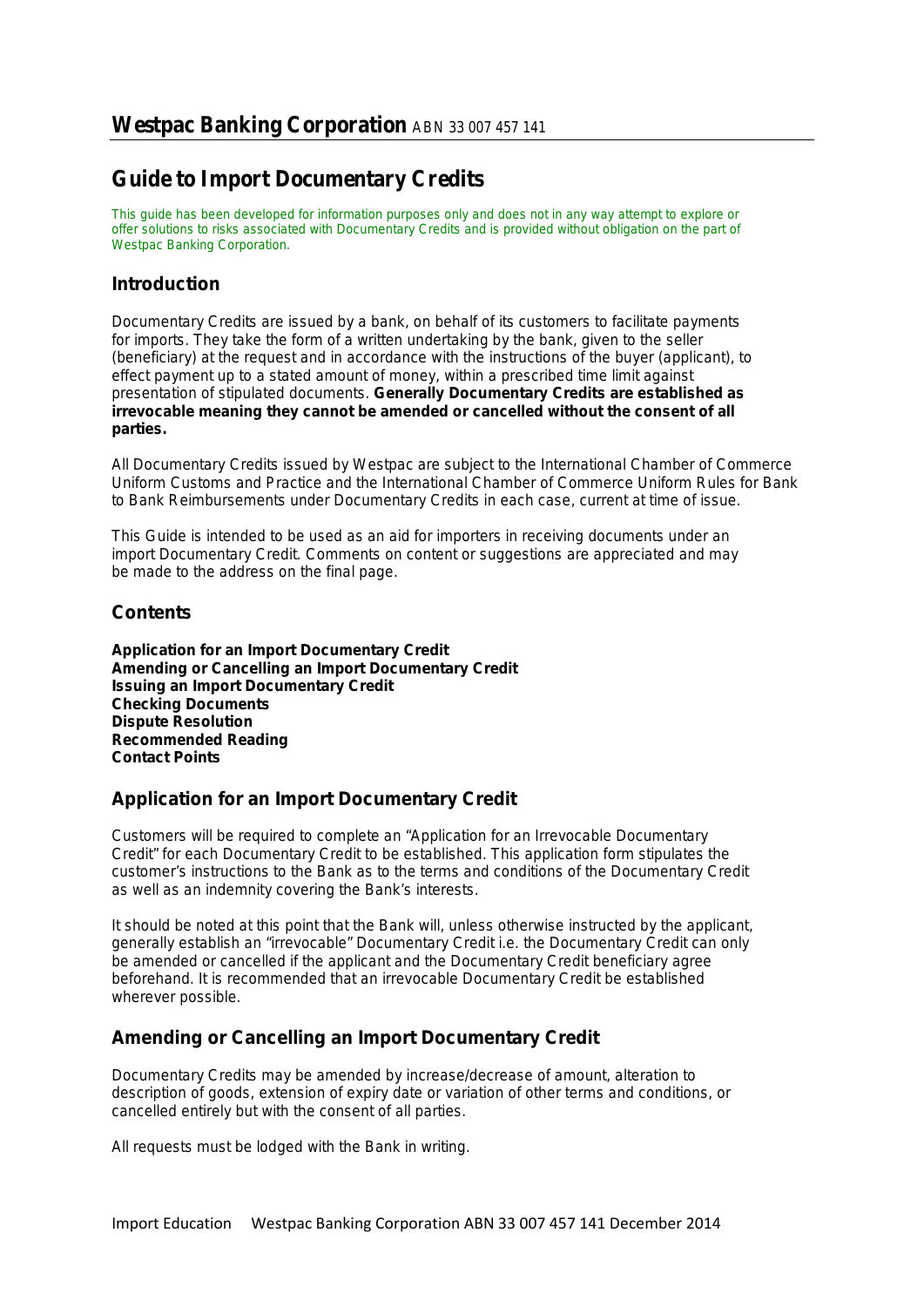# **Issuing a Documentary Credit**

*Following is an example of the most common terms and conditions that you should request your bank to incorporate into a Documentary Credit. The credit should reflect the terms of your commercial sales contract*

#### *.*  **Suggested Format**

| To: [Your Bank]                                                                                                                                                                                                                                                                                                                                                                                                                                                                                                     |
|---------------------------------------------------------------------------------------------------------------------------------------------------------------------------------------------------------------------------------------------------------------------------------------------------------------------------------------------------------------------------------------------------------------------------------------------------------------------------------------------------------------------|
| We request you to open an Irrevocable Documentary Credit by:                                                                                                                                                                                                                                                                                                                                                                                                                                                        |
| • SWIFT/Telex or airmail [courier]<br>• Applicant [your company name and address]<br>• Beneficiary [full name and address of overseas seller]<br>• Amount Currency  Amount  [in words and figures]<br>• Amount Tolerances [variance of +/- % to credit amount]<br>• Advise Through [name of beneficiary's bank if known]<br>• Expiry Date [should not exceed 12 months]<br>• Place of Expiry [the country where the Credit is to be available. This is usually the<br>country in which the beneficiary is located.] |
| • Drafts at  Sight<br>days after sight [should not exceed 180 days]<br>days after shipment [should not exceed 180 days]<br>• Partial Shipments: Allowed/Not allowed<br>• Transhipment: Allowed/Not allowed<br>• Shipment from:<br>• Latest Shipment Date:<br>(To be completed as required)<br>• Shipping Term: FOB, CFR, CIF  [as per Incoterms 2000]<br>• Document Presentation Period:<br>[within  days from date of issuance of Bill of Lading or other shipping document]<br>• Covering: [goods description]    |
| • Documents Required<br>Signed commercial invoice(s)<br><b>Transport document</b><br>clean on-board marine bill of lading<br>sea waybill<br>air waybill<br>Insurance certificate<br>Other<br>• Additional Conditions<br>• Confirmation required by overseas bank YES/NO<br>• Charges [indicate whether charges are for applicant or beneficiary                                                                                                                                                                     |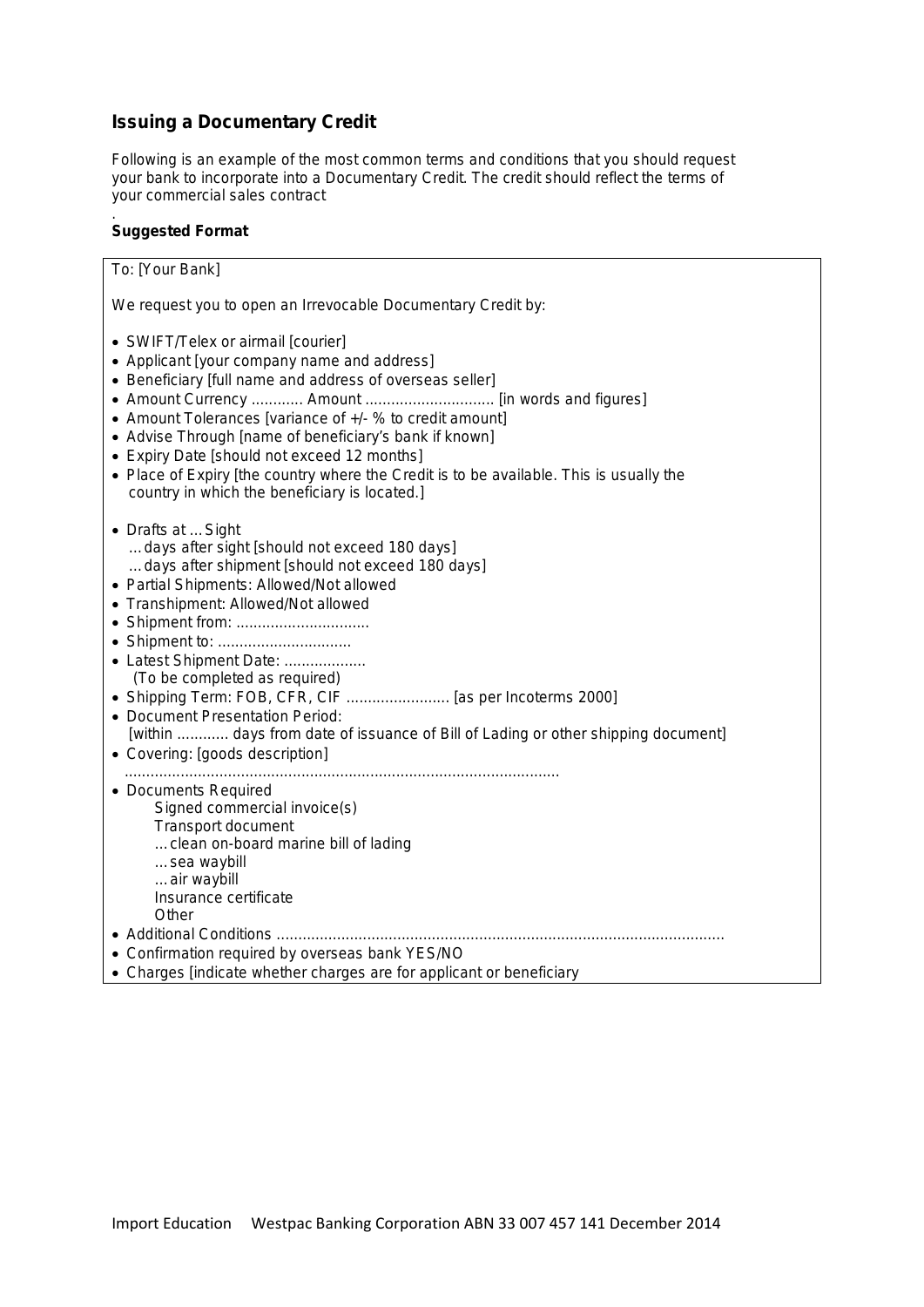### **Checking Documents**

It is the responsibility of the Issuing Bank to determine whether documents presented for payment under a Documentary Credit appear on their face to be in accordance with the terms and conditions of the credit.

Banks deal in documents only and do not become involved in commercial contracts or shipment of goods. Therefore, it is important to remember that ultimate responsibility lies with you, the buyer, to ensure that goods which are received do in fact match the underlying commercial contract. *Should you detect any irregularity in goods received, you should contact the overseas seller immediately.*

#### **Dispute Resolution**

The best advice for dispute resolution involving Documentary Credits is, plan for it *before* negotiating your sales contract. After the contract is signed is often too late.

Reference to ICC Incoterms (standard "trade terms") in the contract can avoid any misunderstandings between the parties involved. Incoterms such as FCA, FOB and CIF clearly indicate the responsibility of the buyer and seller for the various costs relating to transport and insurance.

International dispute resolution can be quite costly, however, for major contracts the ICC International Court of Arbitration is probably the most used. Costs can include arbitrator's fees and expenses, administrative charges and lawyers fees and expenses. Time to completion of arbitration is dependent upon the complexity of the issues and appeals. On average, arbitration cases can take from 1 to 3 years to complete.

Amicable resolution of disputes without resorting to arbitration would always be the preferred outcome.

#### **Recommended Reading**

For further information or reading on the subject we recommend the following:

- ICC Guide to Export Import Basics, (publication No. 543)
- ICC Uniform Customs and Practice for Documentary Credits, 2007 Revision (publication No. 600)
- ICC Guide to Documentary Credit Operations, (publication No. 515)
- ICC Incoterms 2000, (publication No. 560)
- ICC Guide to Incoterms 2000, (publication No. 620)
- Country Economic Briefs, Department of Foreign Affairs and Trade